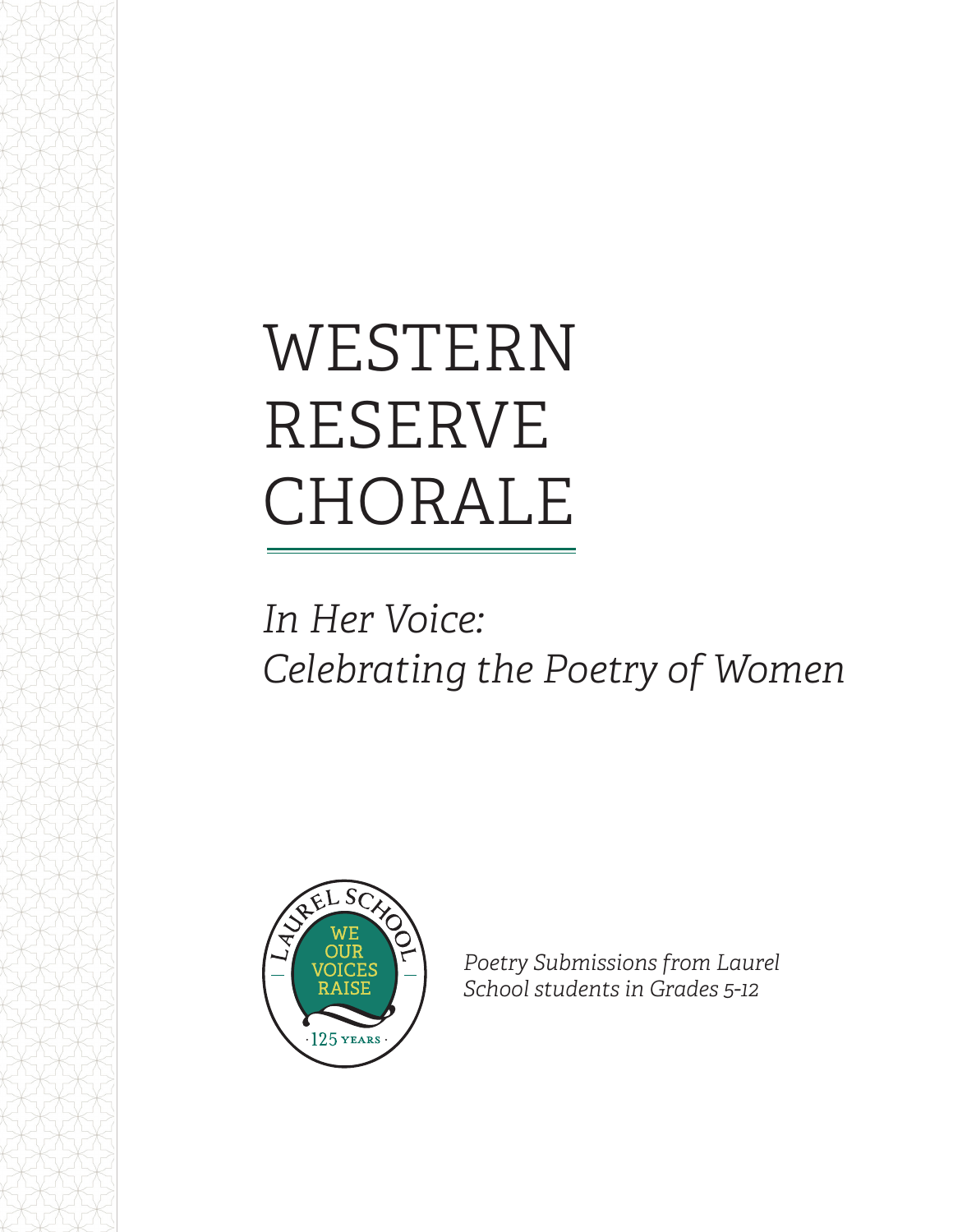

Wisteria *By Lily Rosenfeld*

You act like I am a cracked silhouette. But I don't break You stomp over me with your norms. You give me images,pictures of who I have to be. Your twisted lies pull me down but I still grow.

Sky *By Frances Farmery*

Sky Pale,Lifeless Darkening,Dampening,Pouring Getting Heavier now Storming Rain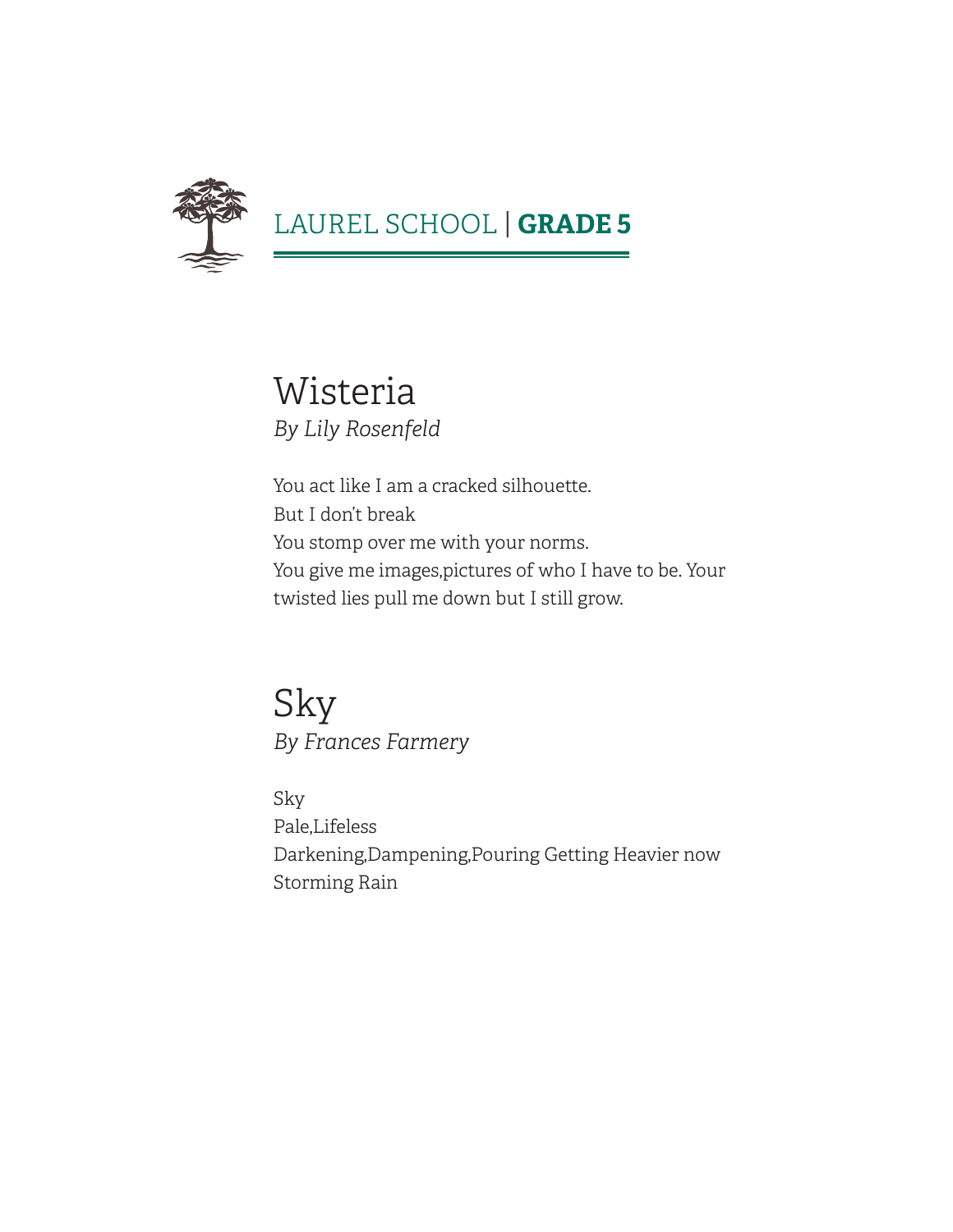

#### Girls *By Ruby Floyd*

Strong, beautiful, witty. Girls.

Adventurous, empowering, smart. Women Back in the day, women couldn't vote, they couldn't go to school, and they thought they weren't good enough just because of their gender.

Look how far we have come. In this generation, anyone can be who they want to be, especially women.

Take Kamala Harris for example the first women vice president of the United States.

Be who you want to be, no one can stand in your way. No one can take away the right you have, to be you. Don't listen to the people who taunt you who laugh at you just for being a girl. Women can be just as strong as men, even stronger!

Now, of course there will always be people that think that women were brought onto the earth to serve men. We can't let that get in the way of pursuing our dreams. So I say again.

Strong, beautiful, witty. Girls.

Adventurous, empowering, smart. Women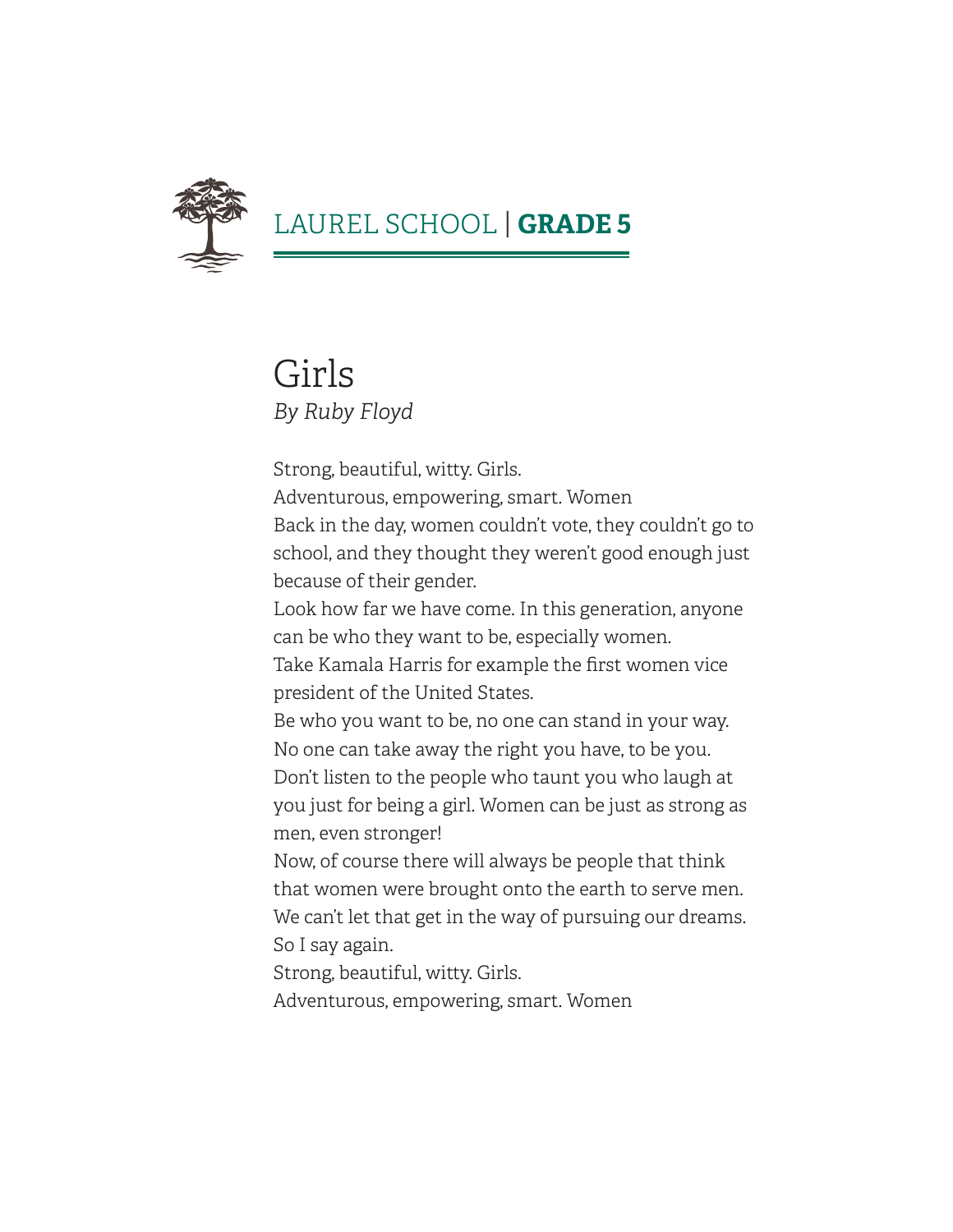

#### I Hear a Voice *By Mia Kwon*

I hear a voice, I hear a sound, Where did it come from?I look all around, The world blurry, Time seems slow, I can't find it, Where did it go? I figure appears Should I have fear? The figure speaks, But I don't hear a word, Then a creature flies down, It looks like a bird The bird picks me up, And carrys me high, Until we disappear, Into the sky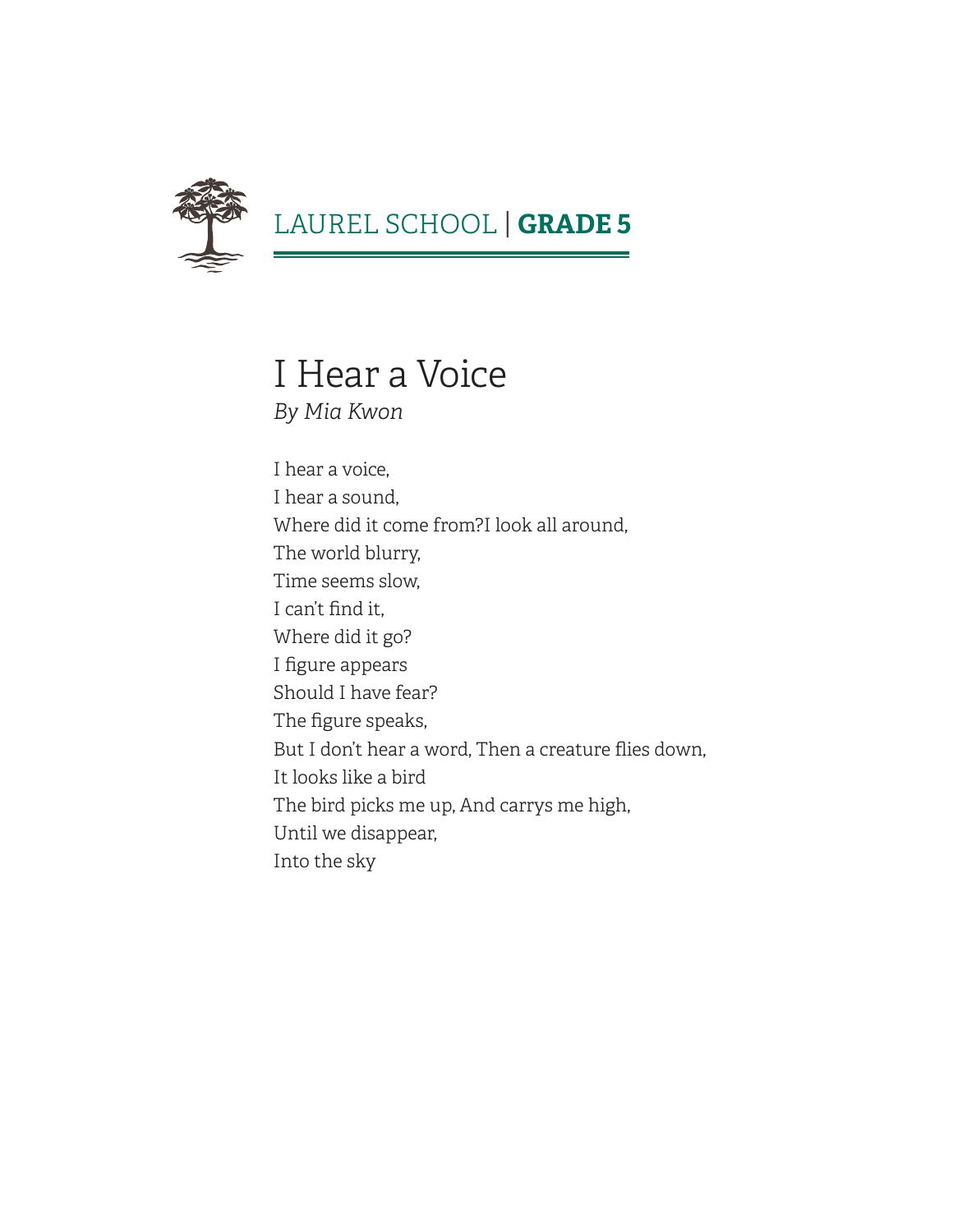

Stars *By Mia Kwon*

Stars, you shine ever so bright Stars, you guide sailors through the night Stars, you shine over our world Stars, you grant wishes for boys and girls Stars, I have something to ask Stars, it is only a small task Stars, if you make my wish come true Then I will be ever grateful for you

### In the Woods

*By Mia Kwon*

In the woods, it's as quiet as a mouse Look around, not a single house All the trees, everywhere Oh, look, a deer, standing there It's staring at me so I stare back See the beauty, there's no lack All of the sudden, there's a crack A tree falls forward, now lying on its back Birds fly away The deer runs astray But I stay still, in my spot Run away? I will not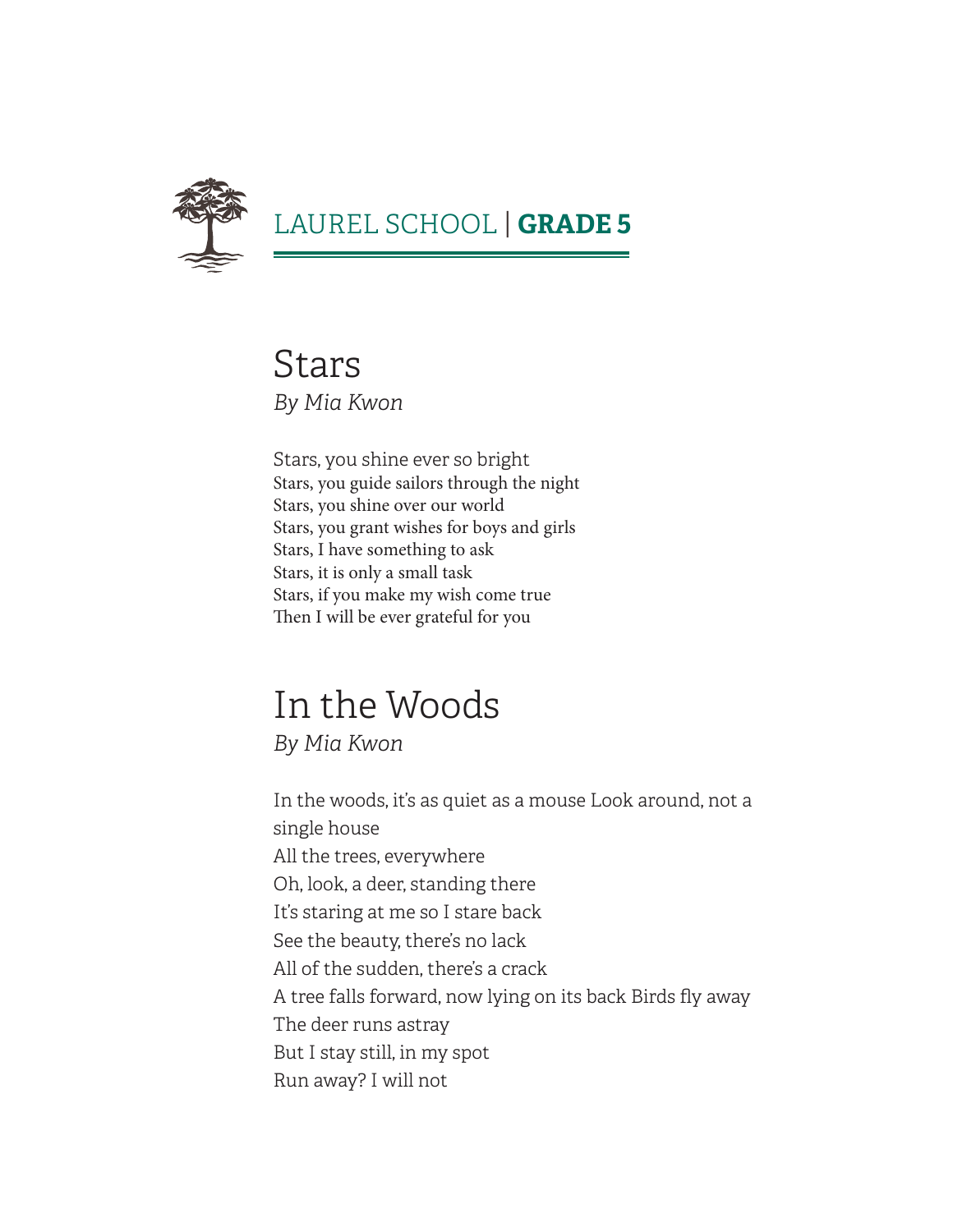

#### LAUREL SCHOOL | **GRADE 5**

A Storm *By Mia Kwon*

The wind shrieks The trees creak There is a storm outside We're scared and hide Branches are falling Birds are calling The wind is howling The bears are growling The storm is relentless The animals are helpless They don't know what to do There scared too I tried to help But when I looked I yelped So I'll stay on my cot Until it will stop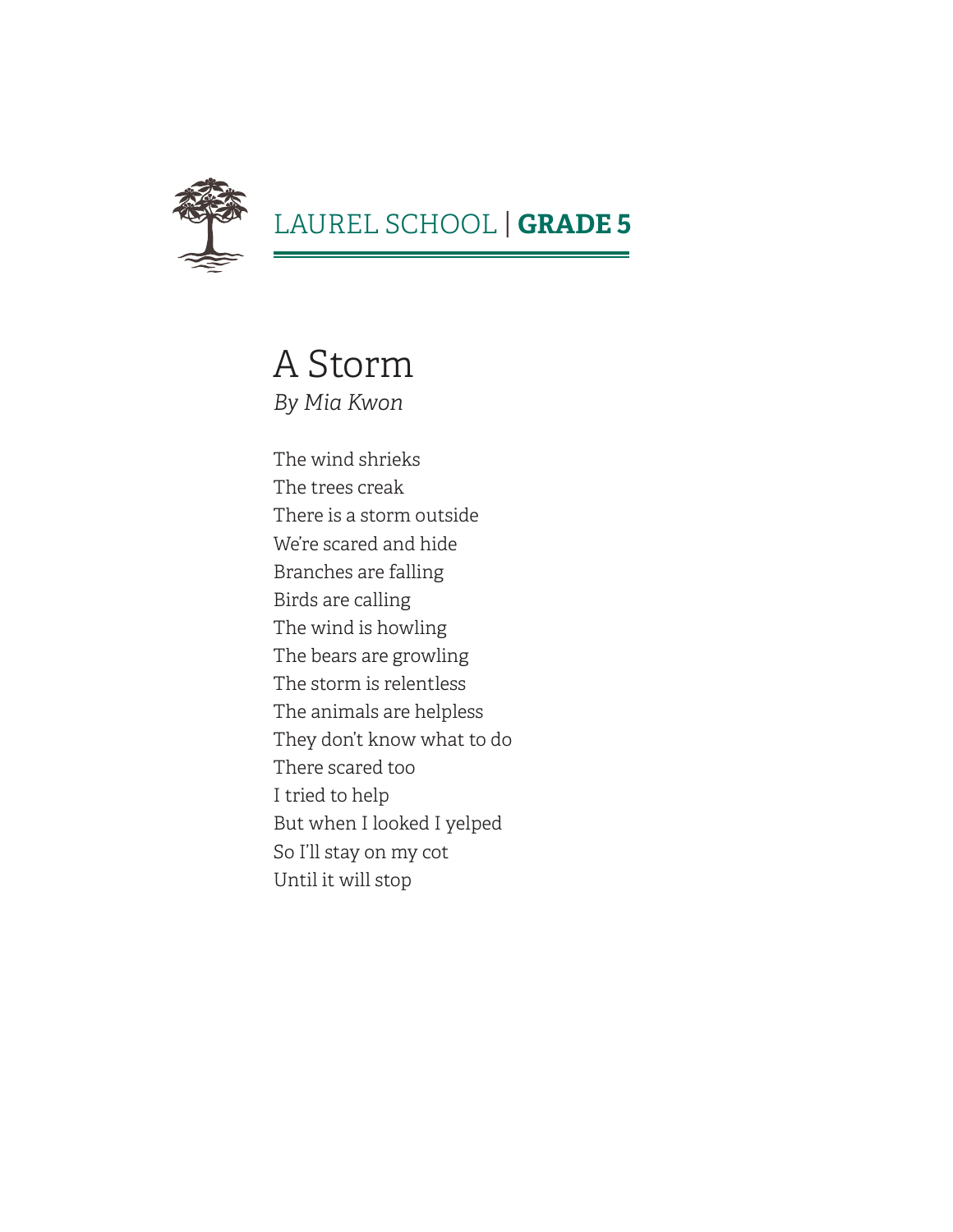

#### Untitled *By Greta Geib*

I am a girl Strong, brave, fearless Kind, considerate, caring Natural, beautiful, standing out All these things and so much more But at the end of the day, I'm always myself

#### Untitled *By Cameron Coult*

I'm running out of time People say "Life is a highway" I don't believe that Life isn't straight or long There are always bumps and there is never enough time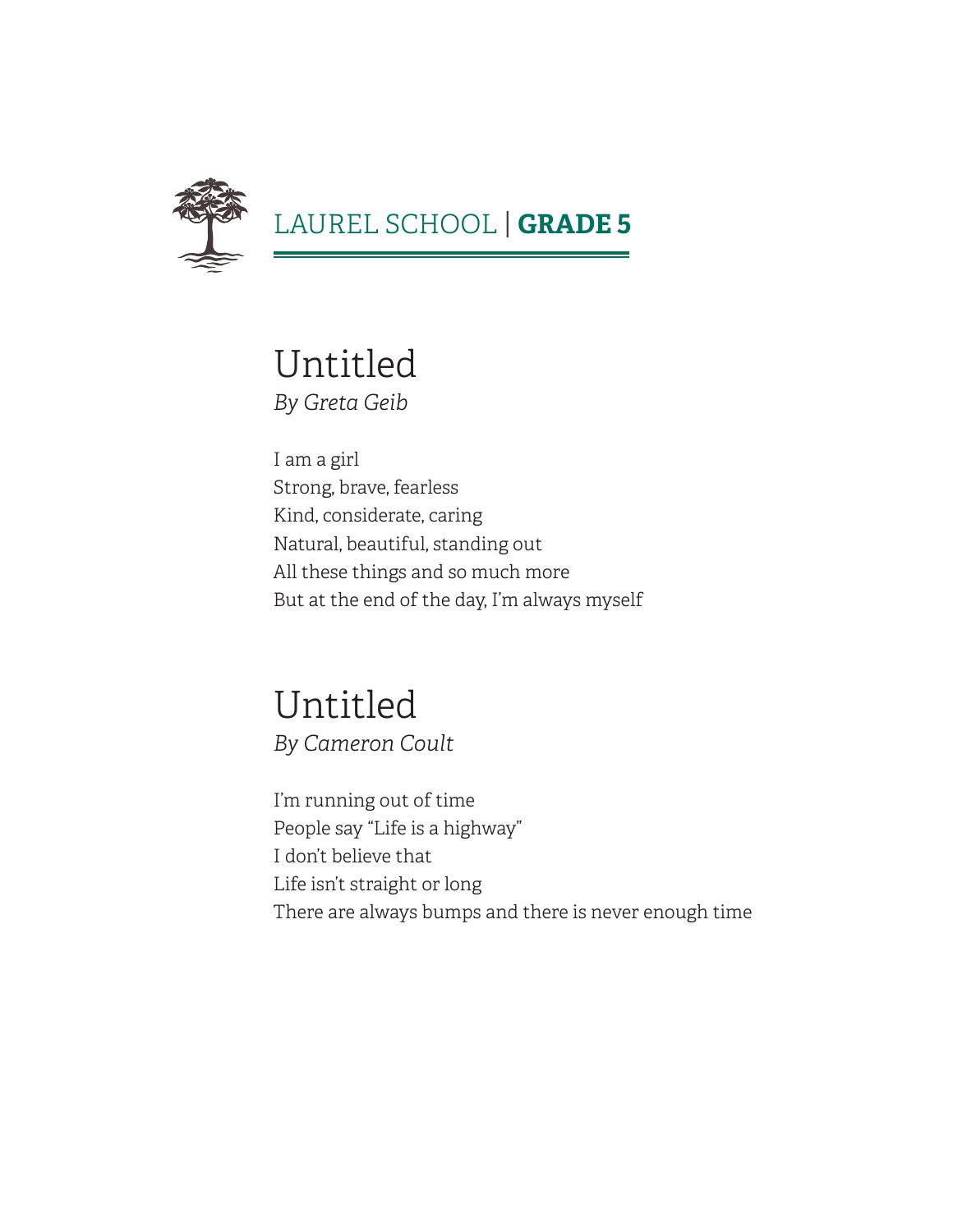

I Will Wait *By Caroline Koch*

I wait for things that are exciting I wait for things that are a mystery I wait for sad things I wait for happy things But YOU control what you wait for.

#### The Note *By Kate Cocco*

Get a piece of paper With a name on it Write something nice About that person Kind words Give it to that Person That person says thank you You say You are welcome And at the end of the day Both of You feel good.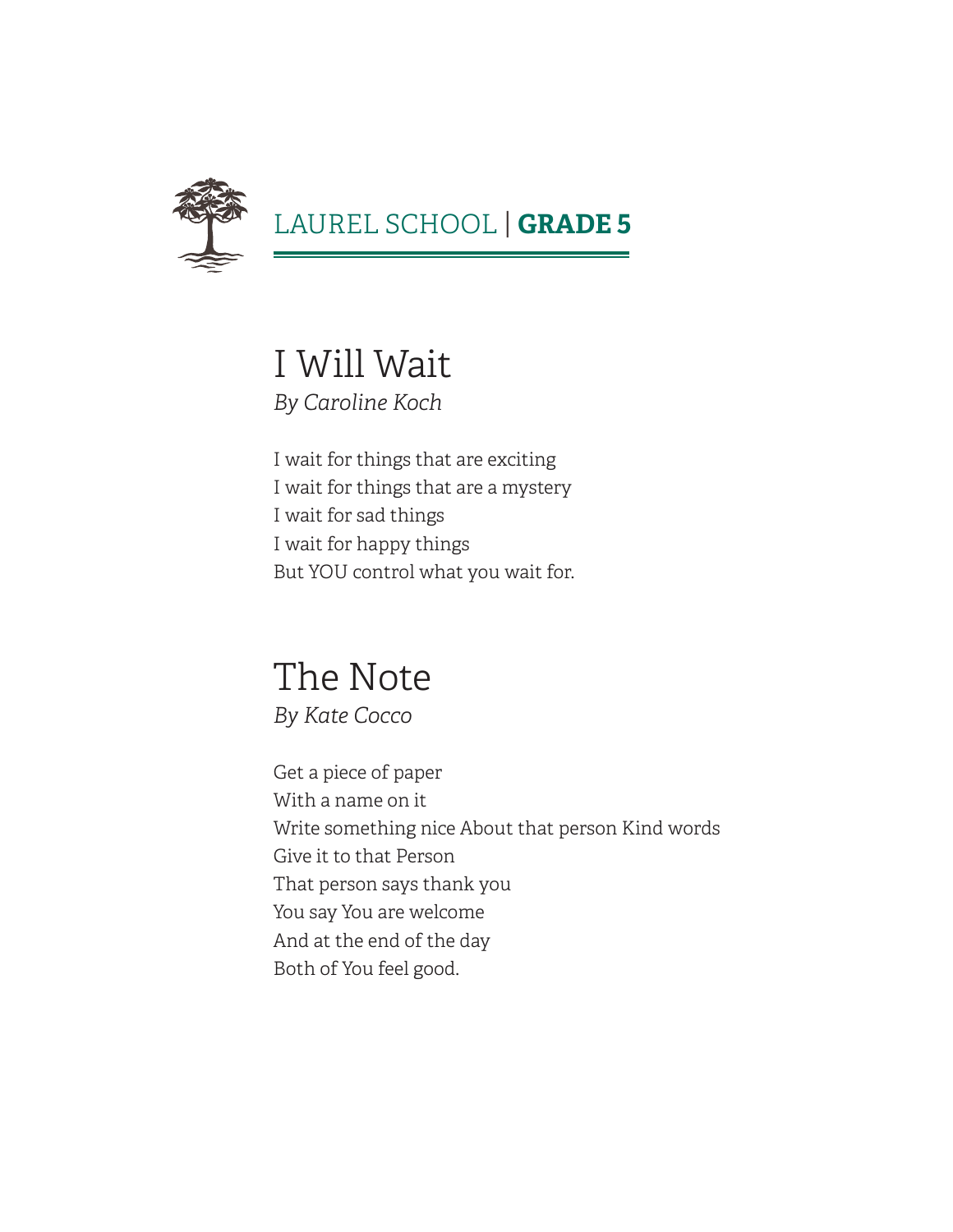

#### LAUREL SCHOOL | **GRADE 5**

Untitled *By Arianna Dumas*

Life is like a court. You go in, with-Evidence There is a chance That you can either — win Or — lose Maybe you work so Hard but you have to Come back to court And take a Second Chance. There is always the JUDGE The person that decides If You Win Your Case. Maybe you are that person… Maybe you decide that person's PROBLEM. If they — win Or — lose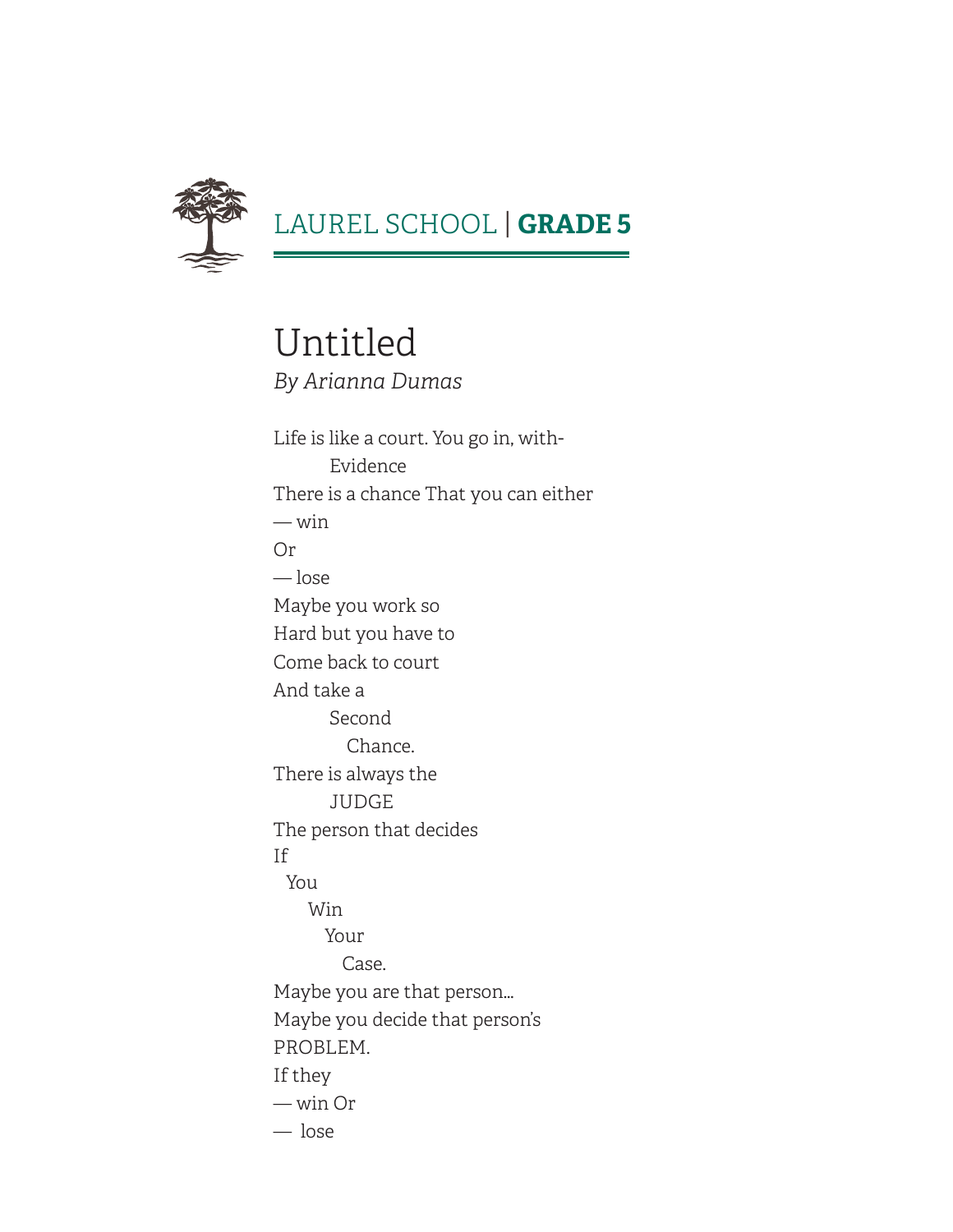

#### Moon *By Hazel Segal*

As Sun reaches out to the world for one last moment, timid Moon comes to take his place. Elegant and quiet she steps on to the floor of stars.

As the melody of crickets begins to welcome her she relaxes a little.

Climbing up the stairs of constellations, she takes her seat on her throne upon the sky.

From there, her silver locks drape the land,

allowing her kingdom to rest.

Creatures and critters of the night tiptoe out of their burrows to see her beauty.

Their ears are too fragile for Sun's loud barks so they wait for Moon's soft gentle voice to arrive. Moon's dark skirt covers the earth in silence and peace.

Then she modestly lies down behind the horizon as Sun wakes up again.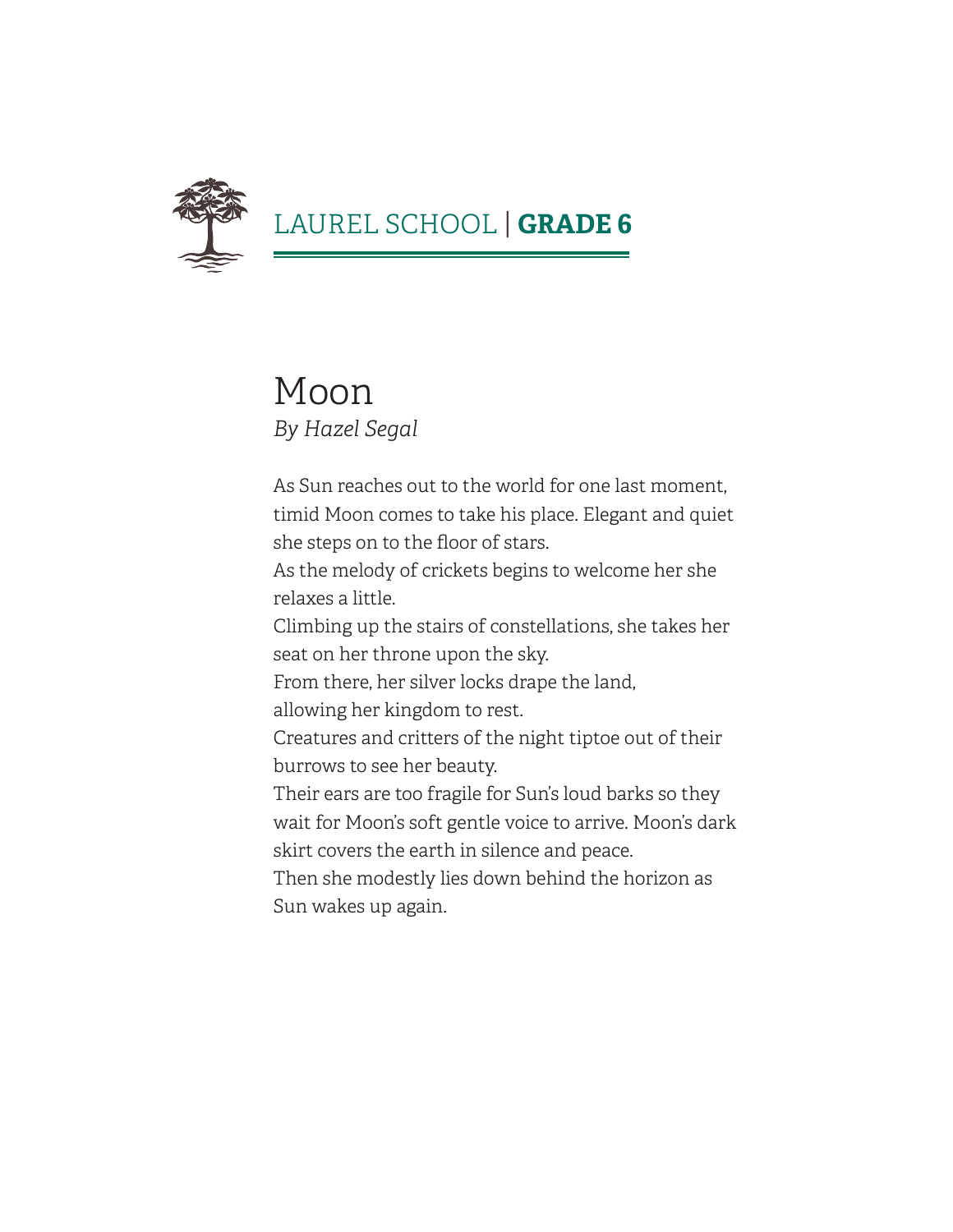

#### Standards *By Hannah Rosenfeld*

The arms, the legs, the face, the words, The height, the grades, the moves, the looks, everything without a fight. No flailing arms nor kicking legs, you must stay composed, As your mind twirls out to other worlds. Worlds of ideality. A whirlwind of alternate realities, Where nothing is wrong, flawed or slightly off, Where everything is Not big, not small, Not bright, not dark, But just right. Perfect, until you drift back, Forced to face the imperfection of what truly is.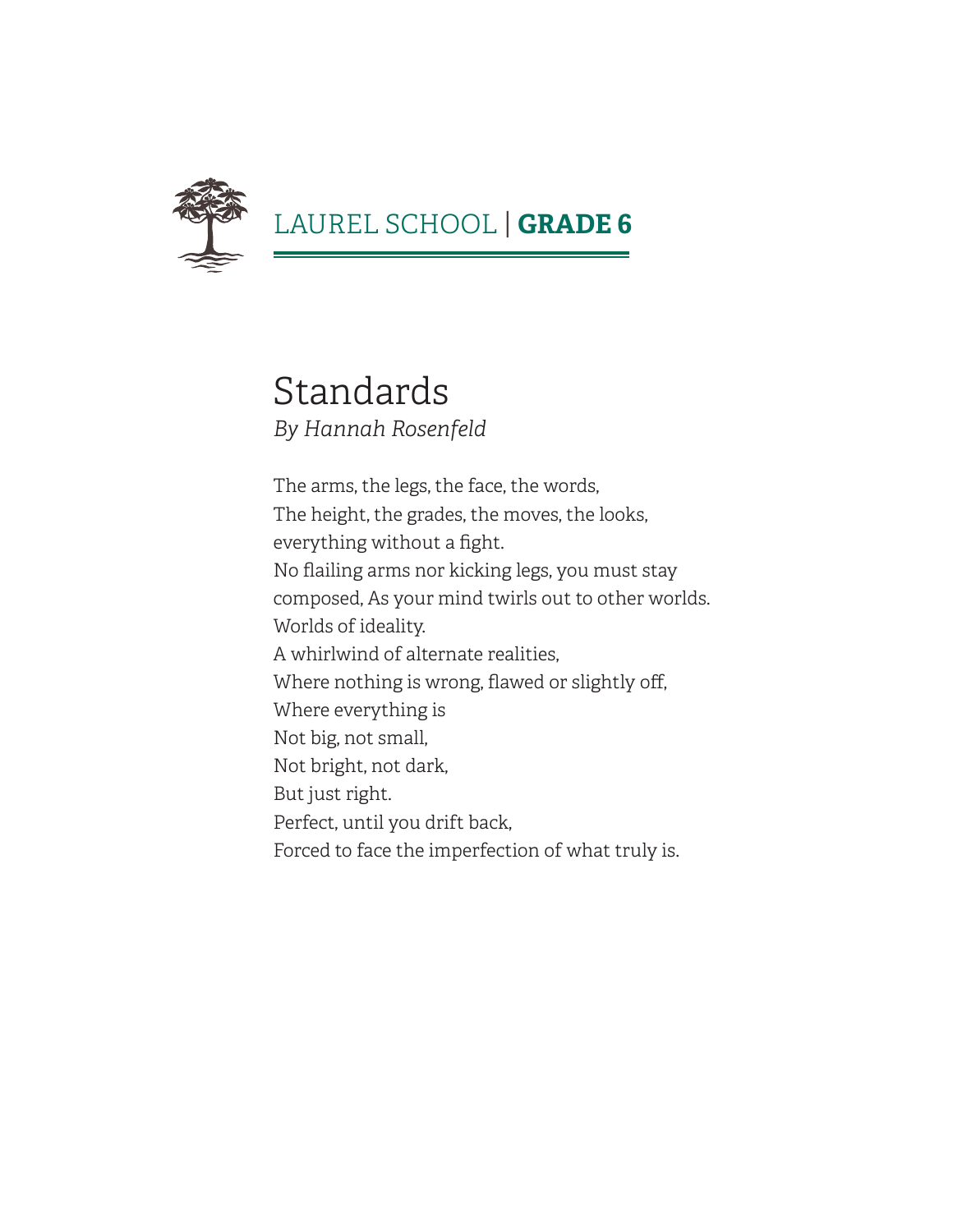

#### Driven. *By Taya Offutt-Decker*

Women are viewed as porcelain dolls. "Too Pale! Too dark! Too Fat!" "Dont touch her, she is fragile!" One common example I have seen of this is when men say, "I can't hit you because you're a girl!" Women are not fragile. I know that. If women were so *fragile*, how would they go through the excruciating pain of bringing YOU into this world? I would like to see men try to live a woman's life. Having to fight for their rights every day, getting catcalled while walking down the street, having to be held to standards that don't make any sense. It's hard to see women go through so much. It's hard to see them not give consent yet still be pushed to do something they don't want to do. It's terrifying for me to think that growing up would mean I am a target or a potential *victim*. Because of what has happened over the years, women can't go out without pepper spray or a taser. They can't go out without being judged or hit on by men who think they are superior. Women are *driven*. We are *driven*. The world is *driven*, to make everyone equal.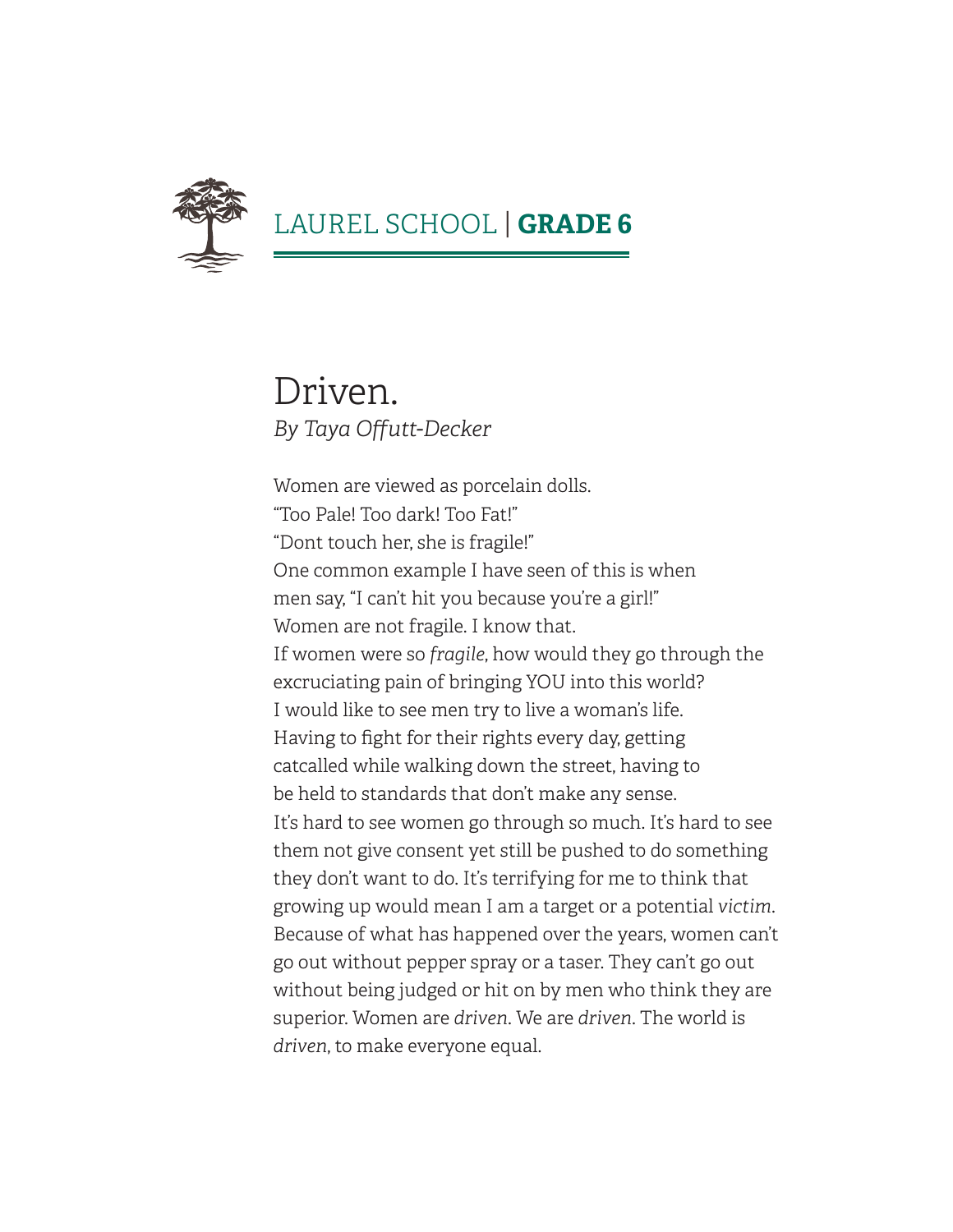

#### Untitled *By Emma Batt*

The future is coming amazingly fast But let's remember the present and past.

We've shot rockets zooming up into the stars, Putting people on the moon, and robots on Mars.

We've discovered new life in places rough and deep, Found quicker creatures and slower ones that creep.

We've built helpful tools, both large and small Cars to drive and phones to call.

We're currently struggling with worldwide disease, But there's still light and hope, you see,

Because friendships and love still exist now And we will always be wondering why and how.

So if you act now, you can change so much Because the future is now, and it starts with us.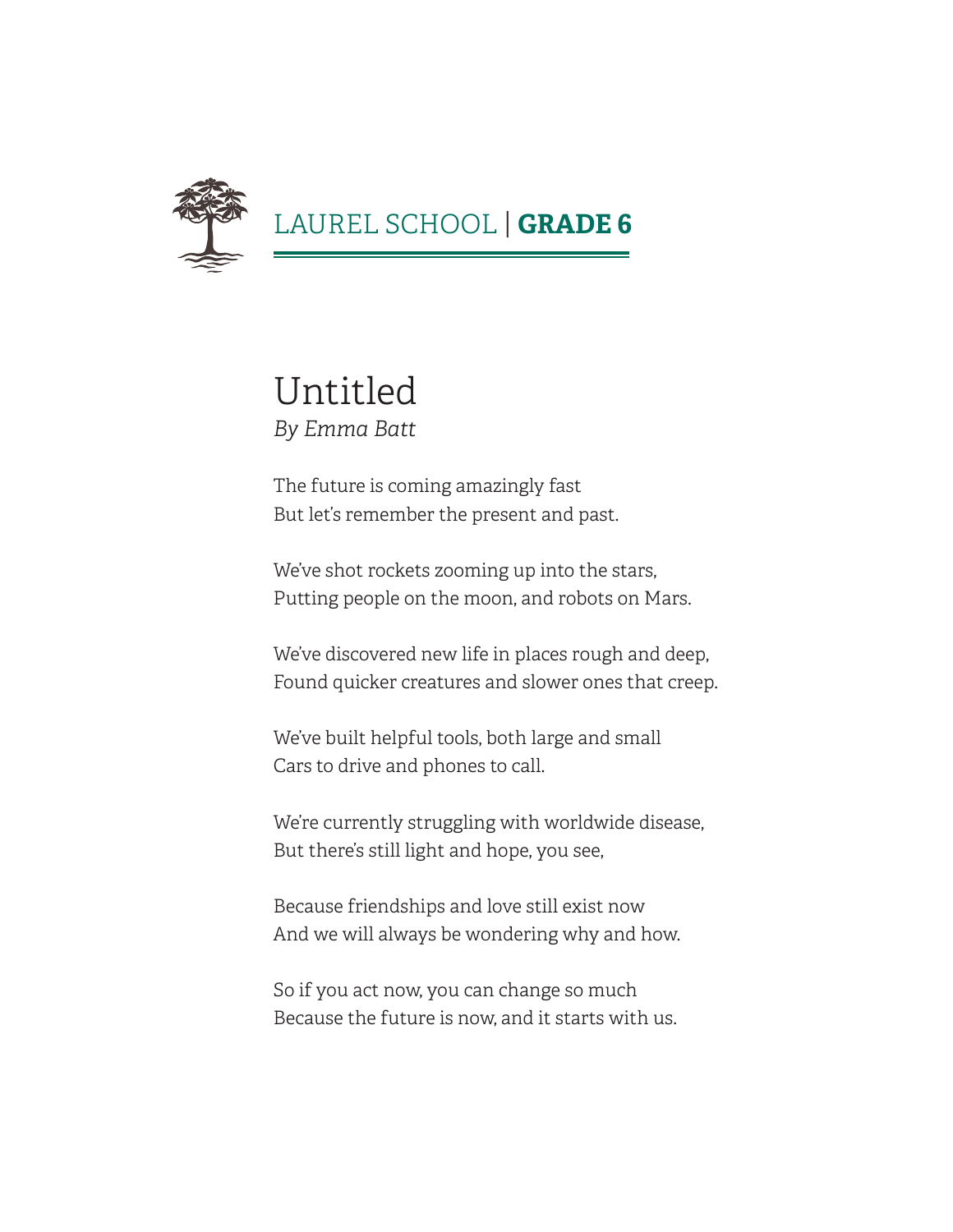

# Dear Maya

*By Abby Clayton*

Dear Maya Angelou,

I'm trying to stay strong, but how did you become strong? Wind still heaves frigidly with injustice within its grasp A lot has changed.

On the contrary,

There is now awareness of the injustices you faced I myself am still learning how to better rise I am learning how to carry myself with your pride To stand my ground and remain resilient just as you wrote With every stroke of my pen, I try to voice the power you fought for I admire your louding voice, which still echoes today I try to follow, but the world is not yet ready for me, I follow your example and make my voice known I can hear your voice still through modern poets Your echo will always remain; So tell me, how do I still rise?